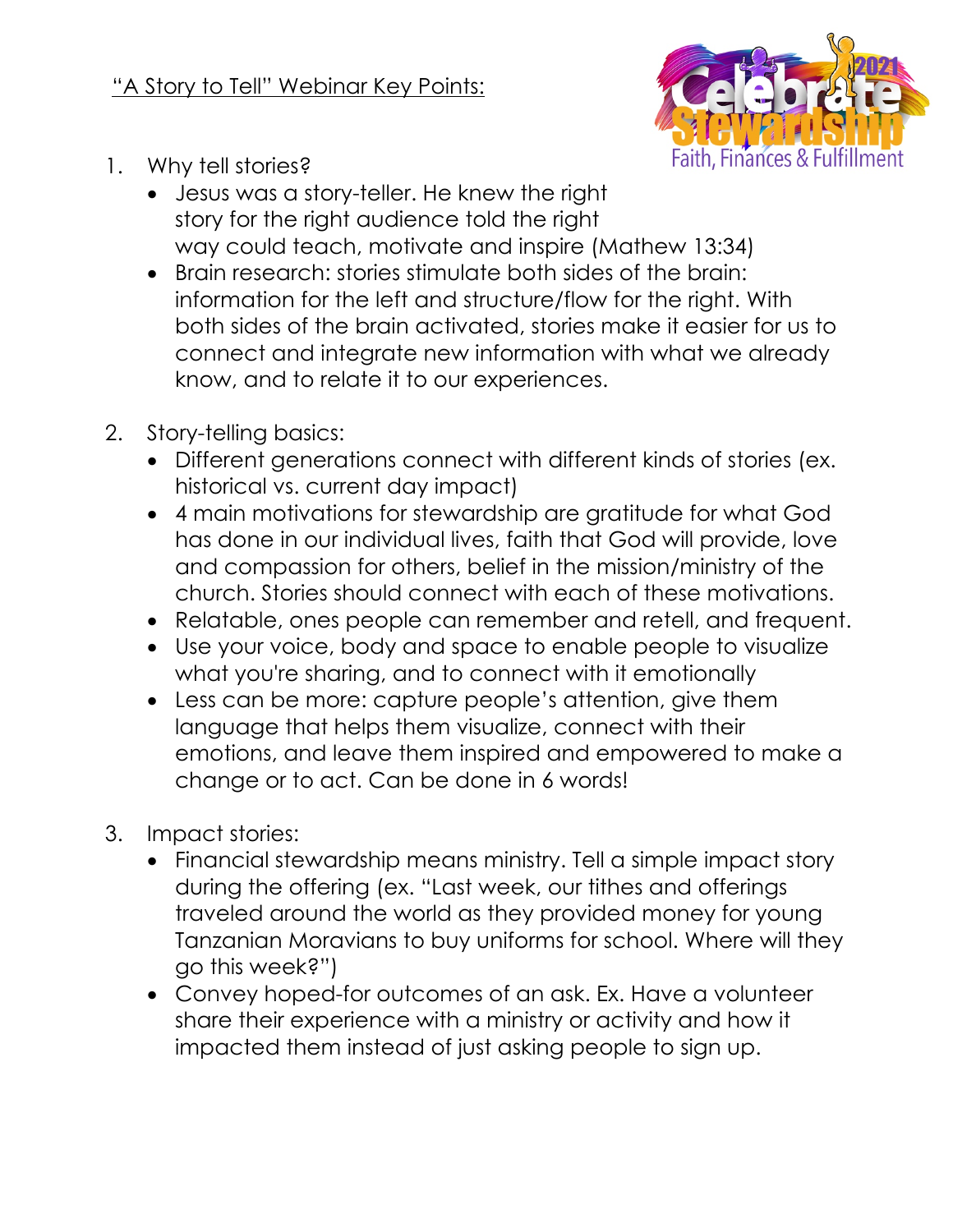- Multi-channel: don't just tell it during worship. Put in print and online communications, on social media, etc. Whatever methods the church uses.
- Pictures: stories without words. Way to get young adults involved.
- Prompts: simple prompts you can provide, such as "Why do you support ministry with your time, talent, and or treasure? What does \_\_\_\_\_\_ ministry mean to you? What impact has \_\_\_\_\_\_\_ ministry had on you in the last year?" Start small and see what God does.
- 4. Bringing Finances to Life:
	- Narrative budgets and/or narrative financial statements: tell the story of how money enables ministry. Accounting tool becomes a visioning tool.
	- Language to build a bridge between money and ministry: "Look what God is up to when the lights are on at our church", then tell story. Tell story of how the \$200 spent on office supplies enabled the church to work toward its mission to love your neighbors, etc.
	- *Rich Church, Poor Church* by Clif Christopher: church with a "rich church" mindset has vision that inspires; it tells stories to answer, "Why should I give my money to the church?" Biblical stories to ground people in the theology of our identity as God's stewards, or impact stories….the words of people who have a passion for a ministry, explaining how a mission meets needs, articulating how people grow as a result. The bottom line is a rich church mindset isn't focused on the budget or having to have money to keep the church alive; it's focused on the faith and fulfillment aspect of using finances for God's work.
	- Creative testimonials: About money. Someone who made a pledge for the first time, or who increased a commitment. Invite someone who set up a recurring gift to explain why and what impact that has had on them. Consider telling a story of financial stewardship yourself. Think of the people who left bequests to the church and see if you can tell those stories. Talking about money when you aren't asking for any, and through a well-told story, is very powerful and important as you invite people to grow in their financial stewardship.